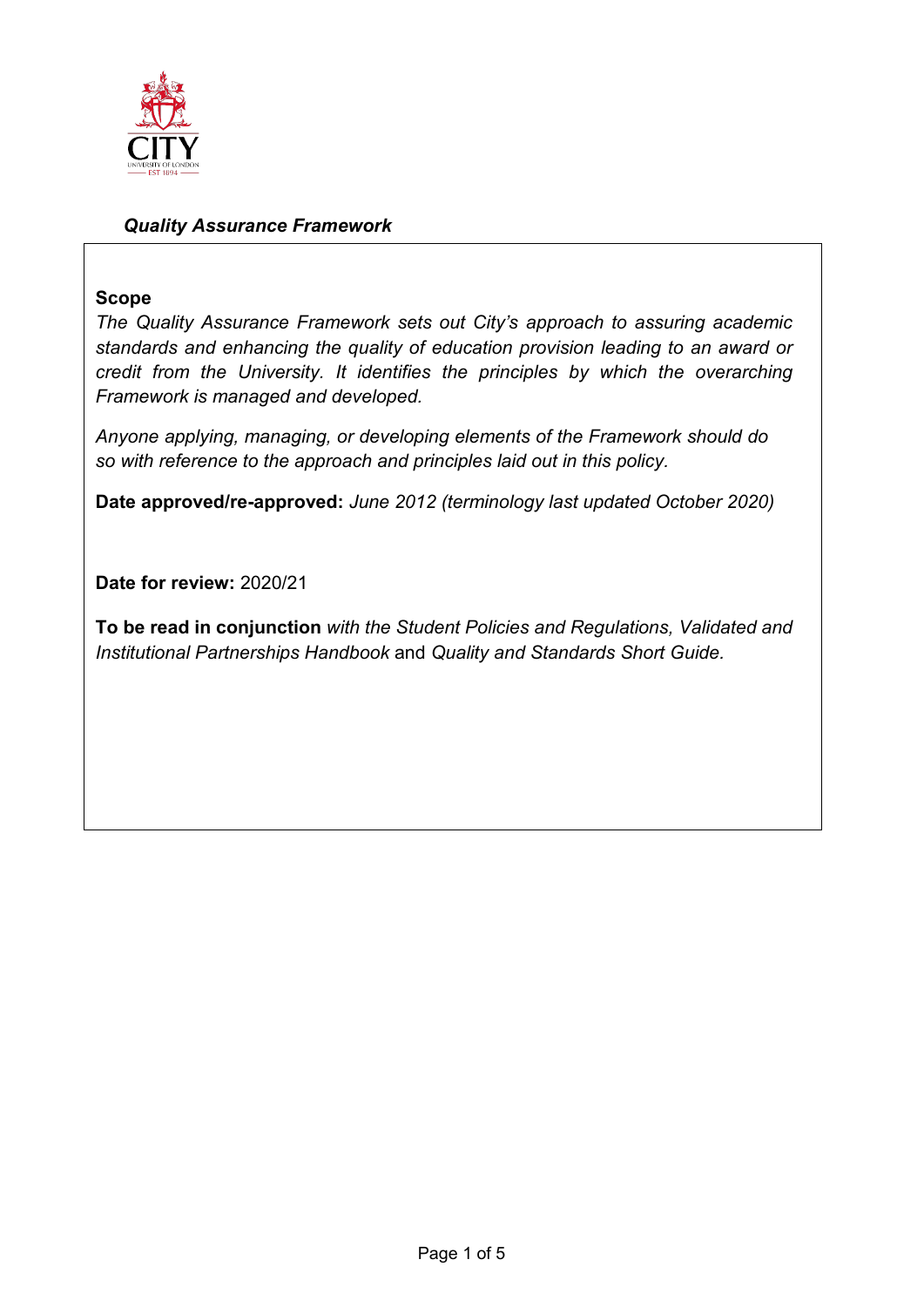## **Quality Assurance Framework**

The Quality Assurance Framework underpins the University's commitment to academic excellence; it exists to support the continual improvement of our education and the broader student experience at local and strategic levels. The Framework was originally designed to ensure that City delivered on the vision for education laid out in *The City Strategic Plan 2012-16* and meet the expectations laid out in the *UK Quality Code for Higher Education.*

The Quality and Standards Framework applies to all taught and research degree programmes provided through City, its partnerships, and validated provision. It covers:

- all provision leading to an award of the University
- all provision leading to an award of credit by the University.

The *Student Policies and Regulations* and *Validated and Institutional Partnerships Handbook* and are the means by which the Framework is articulated.

This policy lays out our approach to the management of quality, standards and enhancement and the principles by which the Framework will continue to be developed. Anyone applying, managing, or developing elements of the Framework should do so with reference to the approach and principles laid out in this policy.

## **Our approach**

At the core of the Framework is a systematic approach to academic standards and quality. The approach requires:

- the clear articulation of **academic standards** and the provision of an environment which enables students to meet them
- robust **quality assurance** mechanisms which evidence how we support our students in meeting the academic standards we have set and subsequently judge their achievement against these standards
- a focus on **academic quality** through regular analysis of how well we deliver on our commitment to academic excellence and the provision of high-quality education
- a commitment to continuous **quality enhancement** embedded within every aspect of our provision.

The *Quality and Standards Short Guide* provides an overview of our Quality Assurance Framework and the definitions we use for academic standards, quality assurance, academic quality and quality enhancement.

## **Our stakeholders**

The participation of our stakeholder groups is crucial in defining, assuring, and improving the quality of our educational provision. Our students and the Students'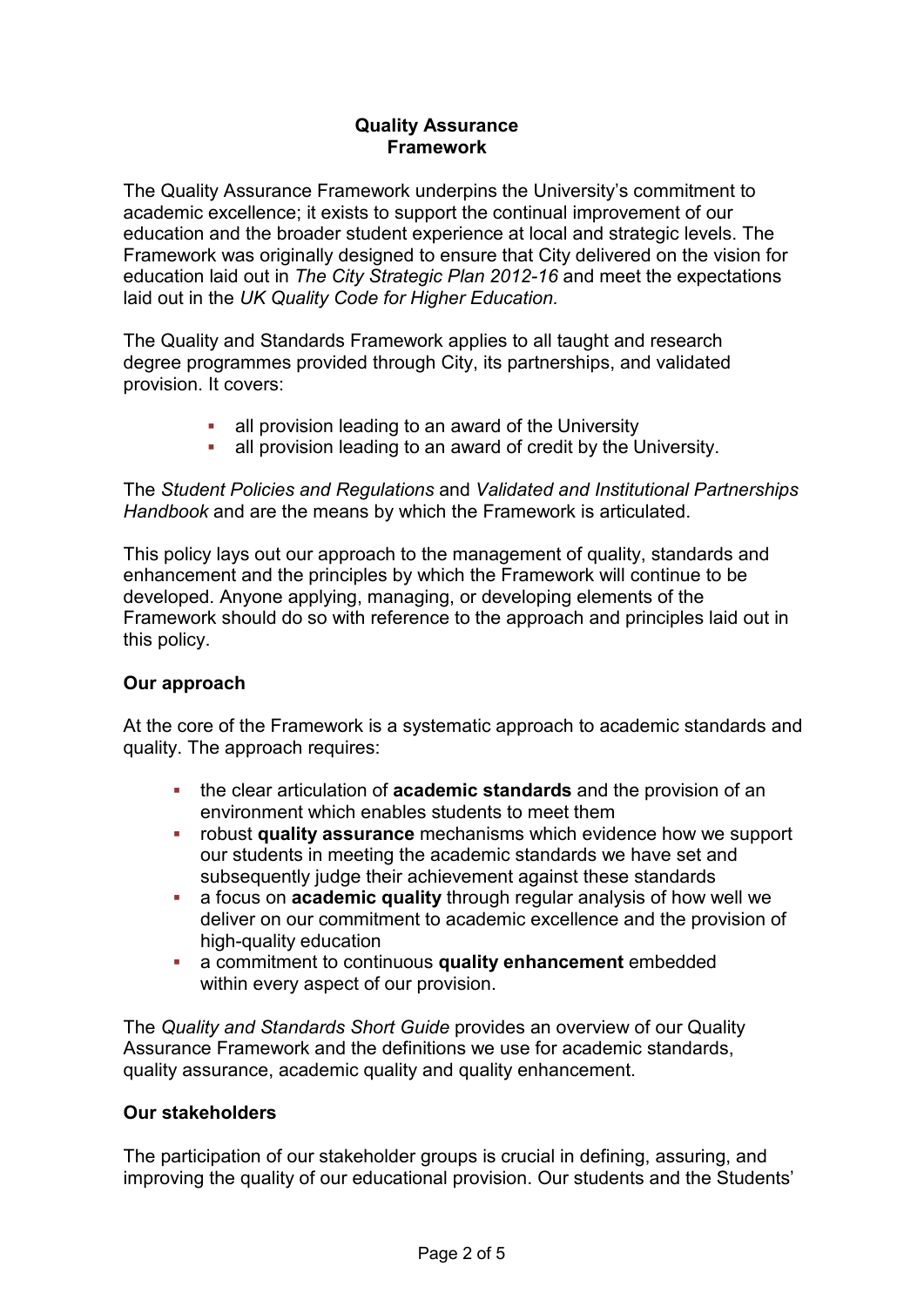Union are significant stakeholders in the University. Other key stakeholders are: future students; academic and professional staff; employers; professional, statutory and regulatory bodies with whom we engage; partner organisations; validated partners; placement providers; and our alumni.

The University regularly reviews quality assurance and enhancement mechanisms to ensure they are fit for purpose and continue to meet the needs of stakeholders.

## **Our principles**

While our approach is comparable with any high-quality Higher Education Institution, the principles embedded in our Quality and Standards Framework reflect the distinctiveness of the University and support the realisation of City's vision for its future:

## *Enhancement*

Our policies and procedures promote a culture of reflective practice and provide mechanisms for continuous improvement in both process and quality. Enhancement requires the systematic collection and use of feedback and data; quality benchmarking; input from internal and external experts; continuous engagement with our students as partners; fostering collaborative approaches; acting on lessons learned and building on best practice.

### *Student Voice*

Engagement with our students and their representatives is central to our approach. Students can expect to be able to contribute to local and strategic discussions about the quality of education at the University and wider developments impacting on their experience. The Framework supports a variety of formal and informal mechanisms for seeking feedback from students at key points within the student lifecycle including student surveys, module evaluations, student representation on key decisionmaking bodies and, importantly, through the strong relationship City enjoys with its

Students' Union.

Our students can expect to be informed of how their collective feedback has been used to inform the development of educational provision and the broader University community both for themselves and future students at the University.

#### *Communication*

The Framework facilitates communication of needs and priorities from across the University, channelling these to the appropriate decisionmaking bodies within the governance and executive structures, enabling representation, and clearly articulating how decisions will be communicated back to stakeholders.

Information can be presented via a variety of media and formats suitable to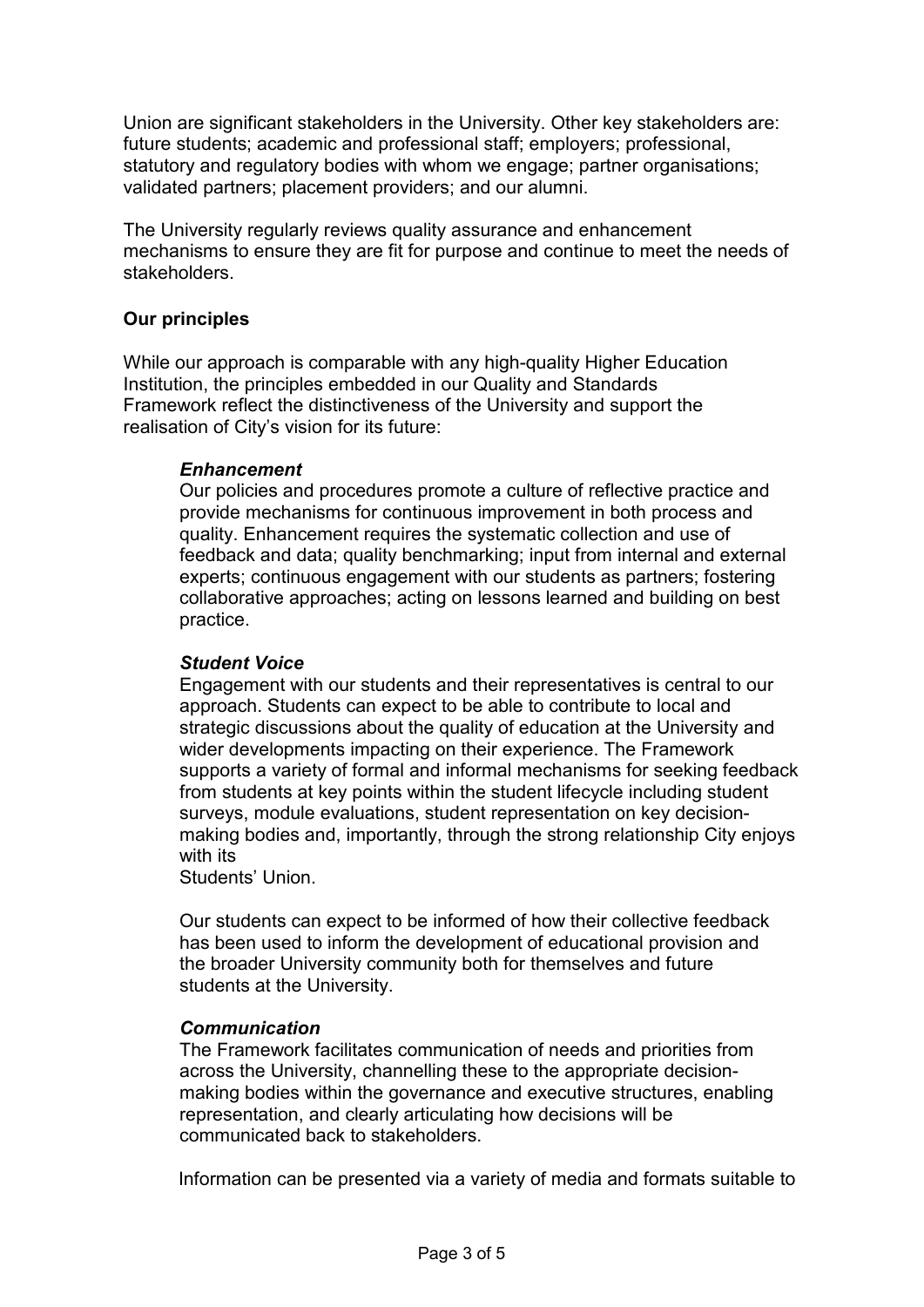our different stakeholders, but content should always be valid, reliable, useful, and accessible. Our stakeholders can expect to be provided with information concerning:

- how academic standards are set, assured, reviewed and enhanced at programme, School and University level;
- what is expected of them and what they can expect as members of the community at City.

## *Flexibility*

City is proud of the diversity of its staff and students, academic programmes, professional and business partnerships, and research and enterprise portfolios. The Framework facilitates interdisciplinary approaches and collaboration across professional, academic and institutional boundaries, allowing us to maximise the potential of our students and the University. (The Framework currently enables partnership arrangements; validated provision; accreditation and recognition through professional, statutory and regulatory bodies; and the use of placements, Knowledge Transfer Partnerships, internships, special study schemes and student mobility schemes). Flexibility in approach requires clear lines of accountability to maintain consistently high-quality academic standards and enable regular assurance and enhancement work.

## *Consultation*

The Strategic Plan highlights the importance of partnership, community and collaboration in enabling us to achieve our goals for education, research and enterprise. The Framework is developed, managed and reviewed using a range of consultative processes which draw on the expertise and experience of our staff, students, partners and wider academic and professional communities.

## *Externality*

City measures its success and defines its agenda for educational provision not just in relation to the standards set by the academic sector, but against the needs and aspirations of the businesses and professions it serves. Programmes are required to seek relevant professional accreditation wherever possible.

The University has identified student futures, community, enterprise, research, innovation, internationalisation and diversity as being key to its strategic vision for the future. The principle of externality requires that the Framework supports sustained and regular engagement with our partners.

## **Our expectation**

The Quality Policy and Principles require adherence to the policies and procedures that combine to form the Quality and Standards Framework. Guidance is provided to support the application of the principles.